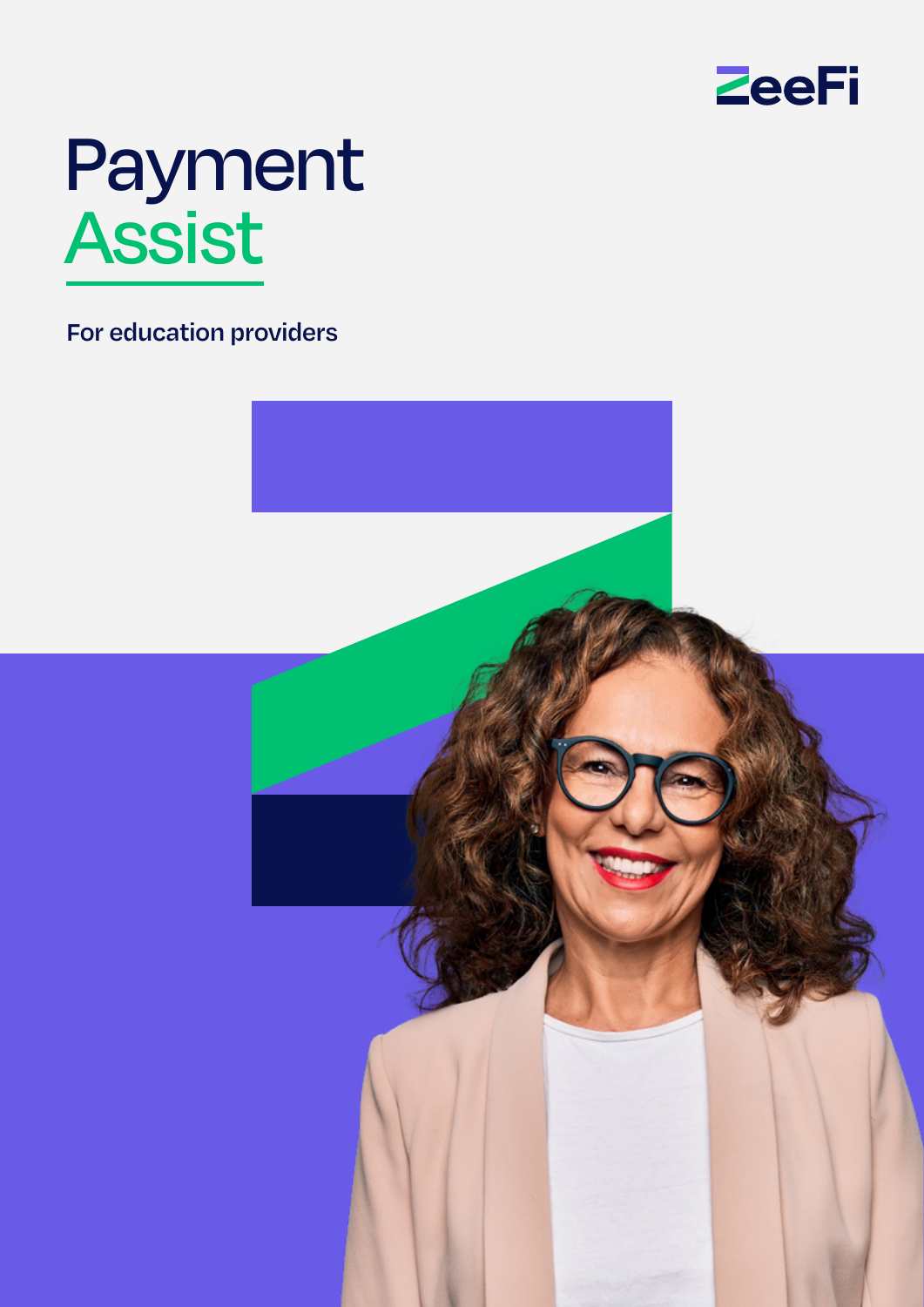

### Your partner in finance administration

#### **You secure the enrolment. We secure the payments.**

Our expertise in your sector means we understand the support education providers need. That's why we developed Payment Assist – so you can outsource student payment plans to us, removing the risk and burden from you. We specialise in sensitively managing student instalment plans from set up to handling payment failures, hardship situations and collections. We take care of your students' payment plans, so your team can focus on providing quality education and training.

With our Payment Assist service, you have peace of mind that more students will be able to access your courses without the stress of upfront payment. Payment Assist is also there if a student doesn't meet the criteria for our other finance options, such as Study Now Pay Later and Vocational Loans.

**"I would highly recommend this for any business that doesn't want to spend time chasing up payments and worrying about securing your finances. This has allowed us to work on growing our student base and providing a high level of care and focus on our current students."**

Adam Hewitt, Cyber Revolution

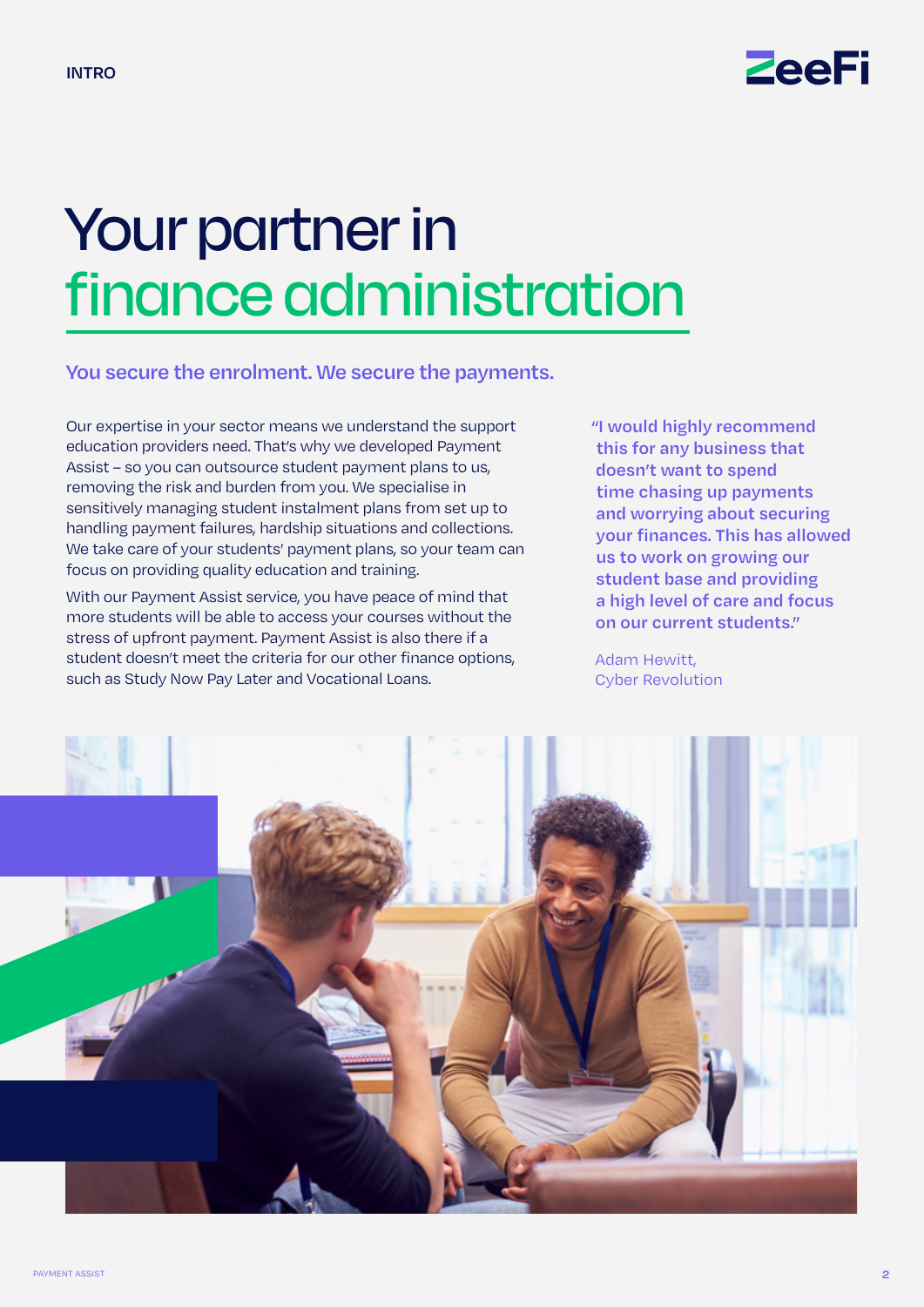

## Here's how it works

**Outsource student payments and free up time for your core business.** 

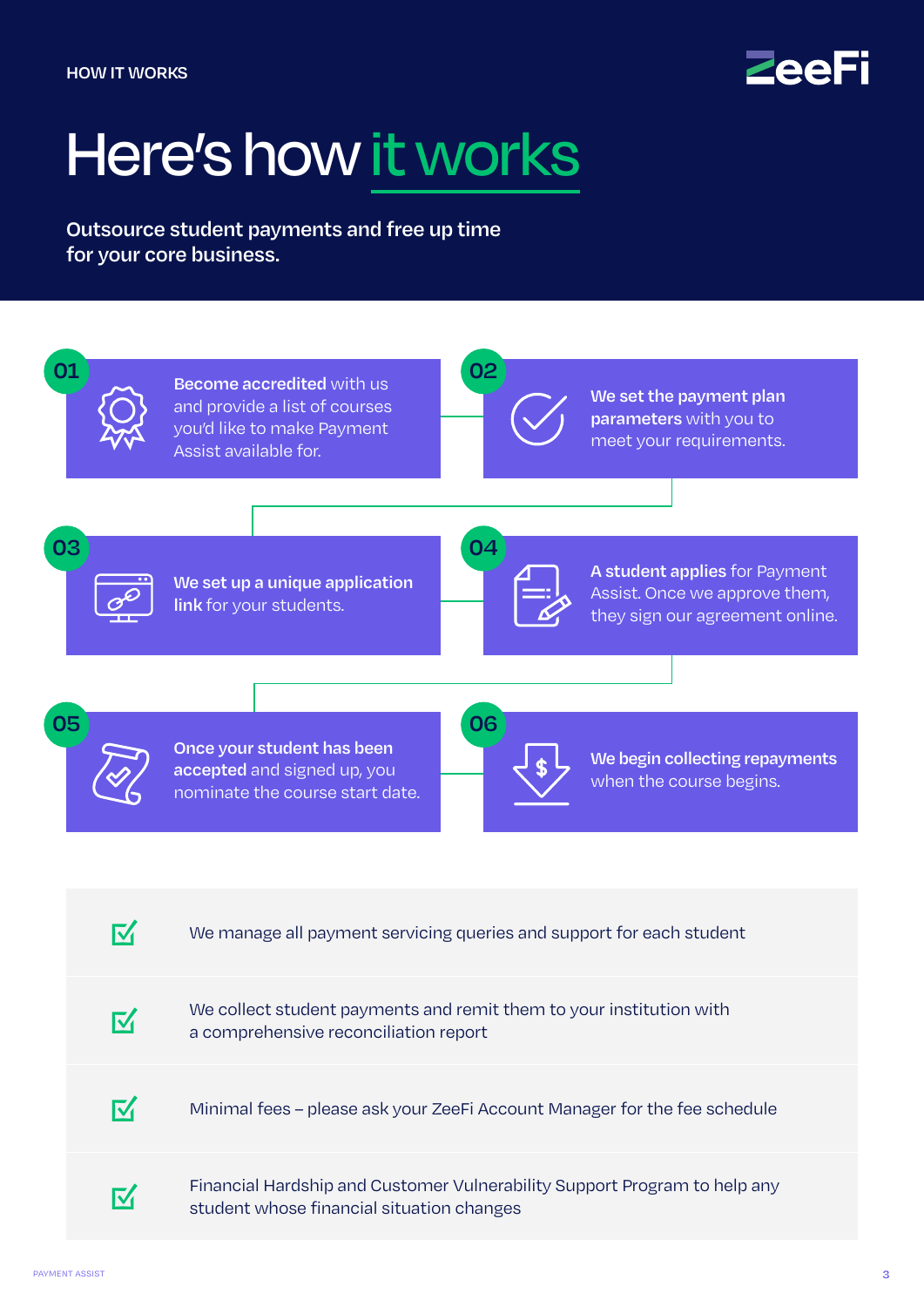

### An end-to-end solution for student payment plans

**Managing student payments is time consuming – that's why we're here to do it for you.**

| Here's what that means for you                  |                                                                                                                                                                                                                                                                                           |  |
|-------------------------------------------------|-------------------------------------------------------------------------------------------------------------------------------------------------------------------------------------------------------------------------------------------------------------------------------------------|--|
| <b>Increased</b><br>enrolments<br>$\rightarrow$ | The ability to enrol students who can't pay for their study<br>upfront or aren't eligible for other financing options (e.g. Study<br>Now Pay Later or Vocational Loans).                                                                                                                  |  |
| <b>Cost savings</b>                             | Save costs by not having to appoint staff to manage student<br>payment plans.                                                                                                                                                                                                             |  |
| Convenient<br>+ simple                          | We manage the process end-to-end while you can see what<br>you need to know through our easy-to-use Partner Portal.                                                                                                                                                                       |  |
| Service you<br>can count on                     | Your reputation is important to us and as such, we manage<br>payment collections without heavy-handed debt collection<br>approaches. Our Financial Hardship and Customer Vulnerability<br>Support Program helps students whose financial situations<br>change throughout their agreement. |  |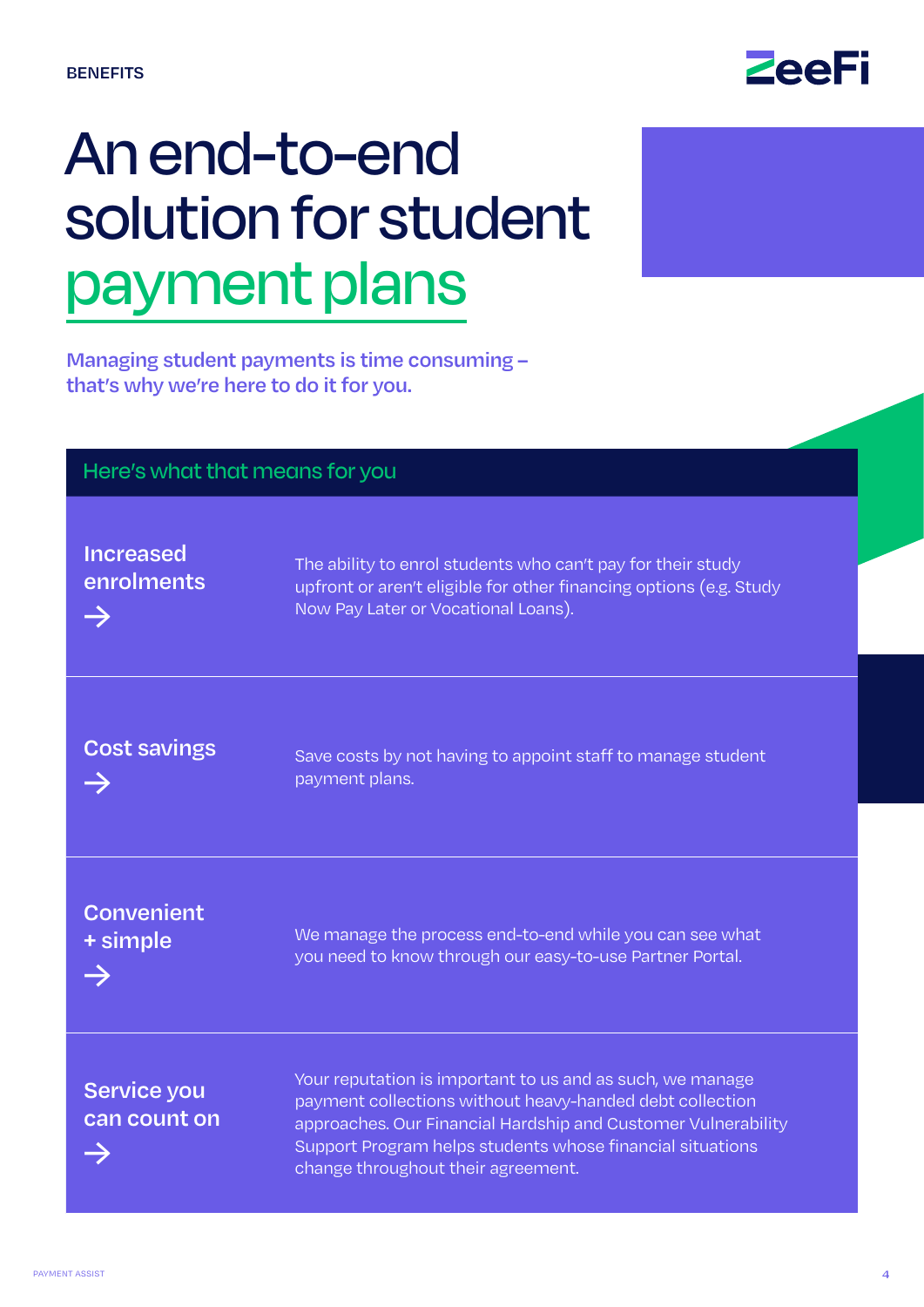

## Ready to get started?

**Complete these steps to partner with us for Payment Assist. If you need help, please email us on [support@zeefi.i](mailto:support%40zeefi.io?subject=)o or call 1800 324 909.**

| Become accredited with us |                                       |                                                                                                                                                                                                                                                                                                                                                                                                                              |
|---------------------------|---------------------------------------|------------------------------------------------------------------------------------------------------------------------------------------------------------------------------------------------------------------------------------------------------------------------------------------------------------------------------------------------------------------------------------------------------------------------------|
|                           | <b>You will</b><br>need to:           | $\triangleright$ Complete your online application.<br>$\triangledown$ Provide basic information about your institution's financial position from the past year.<br>$\overline{\mathbb{M}}$ Provide other basic information about your business, such as your ABN, business<br>name and address, so we can onboard you quickly and easily.                                                                                    |
| Set up your account       |                                       |                                                                                                                                                                                                                                                                                                                                                                                                                              |
|                           | <b>Next</b><br>steps:                 | $\overline{\mathbb{M}}$ Tell us which courses you want to offer Payment Assist for and we'll provide<br>a unique application link for your students.<br>$\overline{\mathbb{M}}$ Use our Partner Portal to see the status of student applications and plans.<br>$\overline{\mathbf{S}}$ Use our Partner Resources, including Payment Assist brochures and info you<br>can provide to current and prospective students.        |
|                           |                                       | Your students' journey                                                                                                                                                                                                                                                                                                                                                                                                       |
|                           | <b>Your students</b><br>will need to: | $\boxtimes$ Confirm their eligibility, identity and financial position when applying for Payment Assist.                                                                                                                                                                                                                                                                                                                     |
|                           | <b>Your</b><br>students<br>are:       | $\boxtimes$ Australian Citizens or Permanent Residents.<br>$\overline{M}$ 18 years or older (or 16 years old with parent applying on their behalf).<br>$\mathbb Z$ Employed full time or part time for at least 6 months before applying.<br>$\triangleright$ In possession of an Australian bank account.<br>$\overline{\mathbf{S}}$ Not expecting their personal or financial situation to change when servicing the plan. |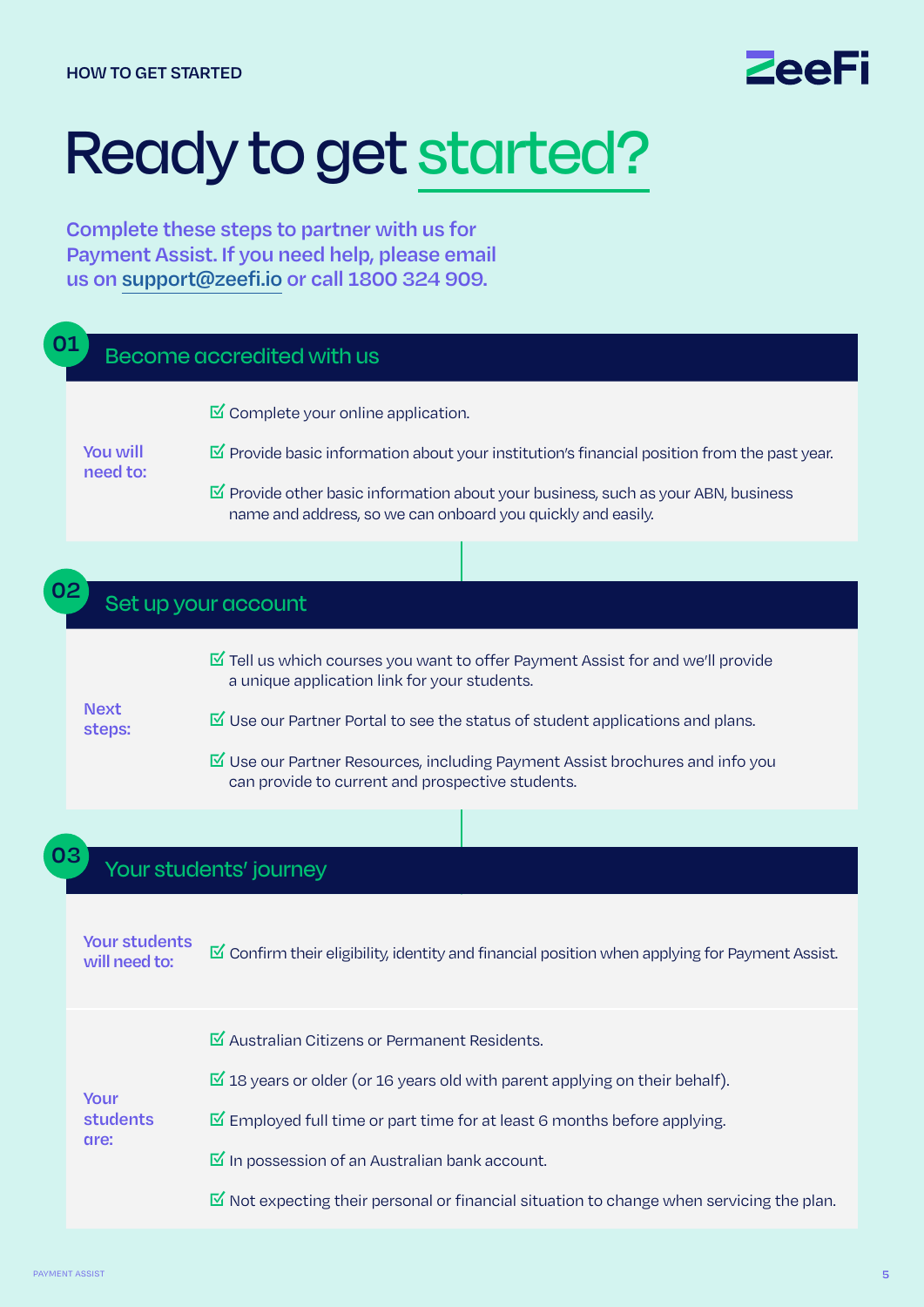

# Got questions?

**We're here to make finance quick and simple for you and your students. You'll find answers to frequently asked questions below. If you can't find what you need, please get in touch on [support@zeefi.io](mailto:support%40zeefi.io?subject=)**

#### **How do I become a ZeeFi partner?**

Simply [contact us](https://zeefi.io/contact-us/) and our Sales Team will get in touch to discuss the details.

#### **How long does it take to get accredited?**

Once we have your application and the required information, your accreditation can be confirmed very quickly.

#### **What do I need to provide during the accreditation process?**

The financial wellbeing of you and your students is our main priority. As such, accreditation involves assessing your business, including your financial position for the past financial year. This is an ASIC requirement and it's also a health check to ensure that our services are the best fit for you and your students.

#### **How can a student apply for Payment Assist?**

Your student can apply directly via a customised application link we'll provide you when you become a ZeeFi partner. You can also apply on behalf of your student.

#### **We already have a ZeeFi account for other services, do we need to complete accreditation again?**

No, you don't need to apply again if you're already accredited with us. However, all our partners are subject to annual review as part of our compliance obligations.

#### **Do you run credit checks?**

Yes, as part of processing a student application, we run a credit check to confirm eligibility.

#### **Why do we require online bank details of your students?**

When providing a student with credit, we are legally obliged to ask about and verify their income and expenses. We do this by looking at their bank accounts and/or statements via the [bankstatements.com.au](http://BankStatements.com.au) service, provided by Illion (formerly Dun & Bradstreet). [Illion](https://bankstatements.com.au/about/security) is independently tested and audited by external security experts, and encrypted with bank-level security. We are limited to read-only access to bank statements, and we can't view passwords or make transactions.

#### **Is ZeeFi regulated?**

Yes, we provide regulated consumer loans under our Australian Credit Licence 498589. In doing so, we must comply with the *National Consumer Protection Act 2006* (Cth) and the National Credit Code and we must meet ASIC's requirements in relation to consumer lending.

#### **How do I receive log in details for the Partner Portal?**

When you sign an agreement with us, we'll create you a [Partner Portal](https://portal.zeefi.io/s/login/) account. We'll also send you a welcome email with your username and one-time password for the first time you log in.

#### **How do I log in to the Partner Portal?**

Go to our [Partner Portal](https://portal.zeefi.io/s/login/) and provide your verified email address and password. If you've forgotten your password, follow the prompts to reset it.

#### **What fees do my students need to pay?**

Your students will pay an establishment fee and a monthly account fee. An arrears fee applies if the account is overdue and there is also a dishonour fee for each dishonoured payment. Please ask your ZeeFi Account Manager for a fee schedule.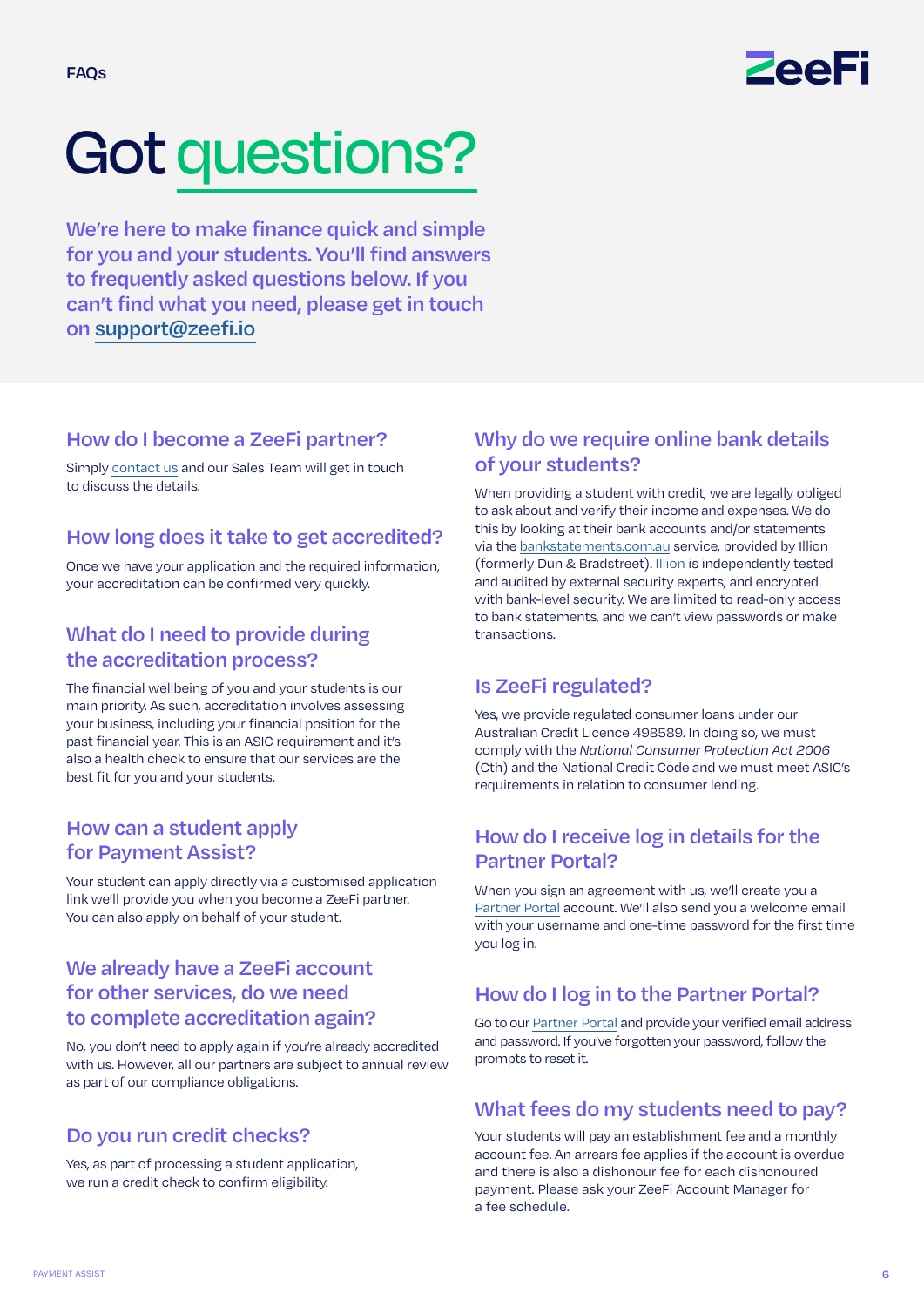

#### **How long does it take to process a student's application?**

We aim to approve applications within an hour if all the information is supplied. Sometimes we need to take a closer look at a student's circumstances so we might ask for extra information in line with responsible lending obligations. In this case, an application can take longer to review as we wait for the information to be provided.

#### **How will I know when a student's application is approved or declined?**

The student's application status in our Partner Portal will update to 'Approved' or 'Rejected'.

#### **How do I cancel a student's application?**

Contact your Account Manager or email [support@zeefi.io](mailto:support%40zeefi.io?subject=) to cancel an application.

#### **How do student repayments work?**

Repaying the plan is as easy as setting up a fortnightly or monthly direct debit. If your student misses a payment, they need to call us ASAP to avoid any additional fees.

#### **Do students need to be employed?**

Yes, each student must have a regular income and be able to demonstrate their capacity to service the payment plan. They must be employed full time or part time for at least 6 months before applying.

#### **What if a student gets into financial hardship?**

We understand circumstances can change and are committed to servicing collections with compassion. If a student finds themselves in financial hardship, they need to call us immediately. We will try to work with them to reach a payment arrangement that is individual to their needs.

#### **Can a student repay some or all their plan balance early?**

Yes - at any point students can repay part or all the plan in full. There are no early repayment fees.

#### **What happens if a student defers education or fails a unit?**

We recommend they first speak to you about re-sitting the unit or deferring their studies. They will still need to make repayments in line with their agreement.

#### **What happens if a student stops studying before completing repayments?**

If a student withdraws from your course, they need to pay the remaining balance under our agreement, subject to your refund policy. Any refunds you issue will be paid to us to place against the outstanding obligation.

#### **How do I tell students about ZeeFi?**

Firstly, add our logo and an overview to your website. Do this in four easy steps:

- 1. Download our logo from our Partner Resources page and upload it to your website (to a pricing or payment plan page if you have one)
- 2. Include an overview about ZeeFi and our solutions (copy this from our website or from the brochures on our Partner Resources page)
- 3. Add the unique link for students to apply for Payment Assist (we provide this link when you become a ZeeFi partner)
- 4. Add a link to our website – [zeefi.io](https://zeefi.io) to help your students learn more

You can also share our partnership on your social and other channels, such as eDMs. We have social media assets and brochures available for you to download and use through our Partner Resources page.